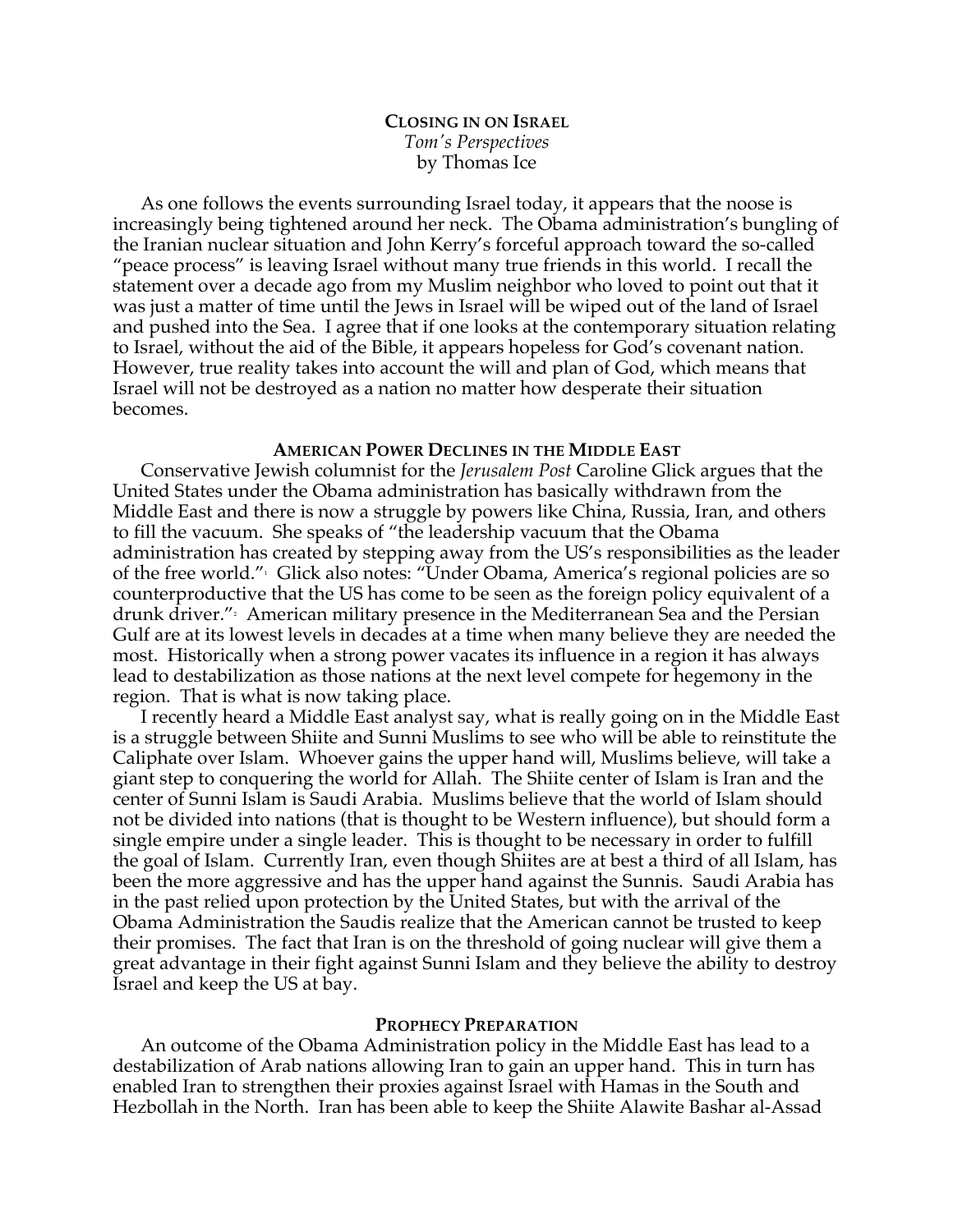in control of Syria and Iran is positioned to eventually take over Iraq all during the Obama administered foreign policy of the US. Russia has renewed their military and established relationships with Iran, Egypt, and Saudi Arabia. Even China is becoming a player in the Middle East as it makes great gains in their development of military technology. The US under Obama seems unconcerned with these developments; in fact they all too often seem to favor these trends. Meanwhile the European Union is exerting increasing pressure upon Israel by threatening economic boycotts and reduced trade in some areas with Israel.

The bottom line is that increasingly the world is moving toward the configuration the Bible pictures will be in place during the seven-year tribulation. What better issue could the Muslim leaders come up with to bring some degree of unity within Islam than to actually attempt an attack on the land of Israel? The fact that Russia and Iran are in league with on another in many areas for the first time in history is an apparent indicator that God is moving another piece into place on His global chessboard. Also, we see Turkey moving away from the West toward an increasing militant Islam.

Turkey and Israel used to be close allies until a few years ago, but not any longer. Turkey will join Russia and Iran in the attack of Gog and Magog on Israel after the rapture but just before the beginning of the seven-year tribulation (Ezek. 38 & 39). I believe the Gog and Magog attack is related closely to the tribulation because the Lord says after the battle of Gog and Magog Israel will know the Lord and the nations will see His glory (Ezek. 39:21–22). The prophet concludes: "'Then they will know that I am the LORD their God because I made them go into exile among the nations, and then gathered them again to their own land; and I will leave none of them there any longer. And I will not hide My face from them any longer, for I shall have poured out My Spirit on the house of Israel,' declares the Lord GOD" (Ezek. 39:28–29).

We are witnessing in our day the steep decline of American power, which will allow the Revived Roman Empire as predicted in Daniel 2 and 7 to arise and dominate the world during the seven-year tribulation. It used to be true that one of the most frequently asked questions I received during questions and answers time at prophecy conference was as follows: "Since America is the world's only superpower, if we are living near the time of the events of the tribulation, how can the Revived Roman Empire dominate the world during the tribulation?" That question is fading away because America is fading away as a global influence. We are not there yet but we are well on our way and there is at least another three years of the Obama administration to endure.

#### **THE RISE OF THE BEAST**

Daniel's prophecy of the seventy-weeks of years speaks of the rise of the antichrist or beast as he is called in Daniel and Revelation. The final verse in the prophecy says, "And he will make a firm covenant with the many for one week, but in the middle of the week he will put a stop to sacrifice and grain offering; and on the wing of abominations will come one who makes desolate, even until a complete destruction, on that is decreed, is poured out on the one who makes desolate" (Dan. 9:27). The first use of "he" refers to "the prince who is to come" in the previous verse and is a reference to the antichrist. "The prince who is to come" arises from the same entity that destroyed "the city and the sanctuary" in verse 26. This refers to the Roman Empire that destroyed Jerusalem and the Jewish Temple in A.D. 70. Thus the beast will come from a revival of the Roman Empire of which the European Union appears to be a forerunner preparing the way for actual fulfillment during the tribulation. Verse 27 refers to "a